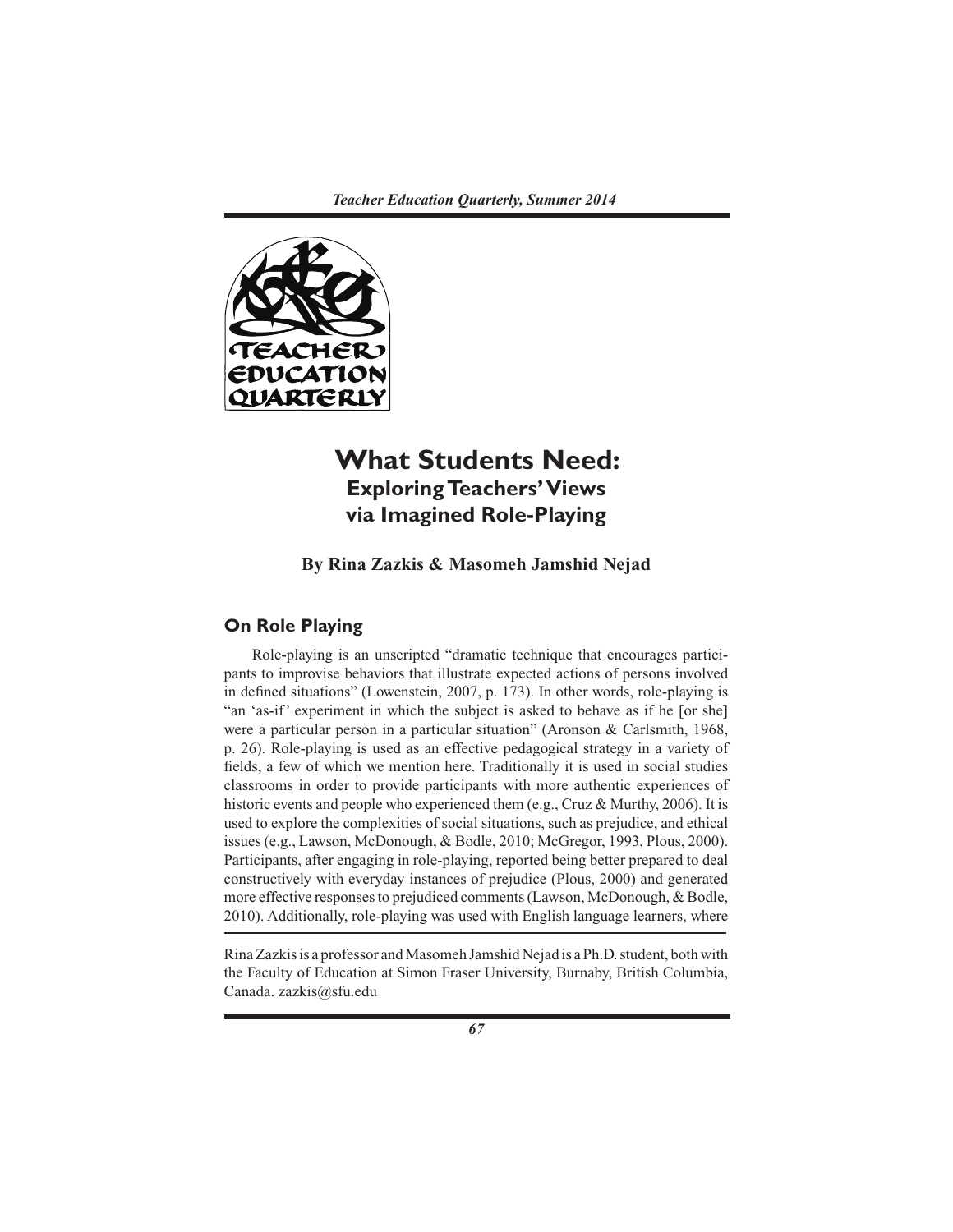teachers used role-playing in an attempt to move from a prescribed dialogue to an improvisational one. In this context Shapiro and Leopold (2012) suggested that implementing role-playing in a classroom provides a "space between practice and play [which] is a fertile ground for cognitive and linguistic growth" (p. 128). Role-playing is also used in the education of various groups of professionals in organizational research, where, for example, participants assume roles of performance evaluators or interviewers of job applicants (Greenberg & Eskew, 1993). It is also prevalent in the training of health professionals, where the participants play the roles of a care-giver and a patient, practicing their clinical, diagnostic and patient managements skills, and as such developing empathy and tolerance in a low-risk environment (e.g., Joyner & Young, 2006). However, among various uses in developing professionals, the use of role-playing in teacher education is rather rare.

# **On Role-Playing in Teacher Education**

In considering role-play in teacher education, Van Ments (1983) described it as experiencing a problem under unfamiliar constraints, as a result of which one's own ideas emerge and one's understanding increases. In this sense, role-playing can also be seen as role-training. It is aimed at increasing teachers' awareness of various aspects of their actual work. Despite the known advantages, role-playing in teacher education is underdeveloped. While some authors advocate for this method and report on its implementation, this is most often done in the form of self-reports and anecdotal evidence of participants' experiences.

Kenworthy (1973) described a method in which one participant takes on a teacher-role while others take on the roles of various students (e.g., a slow student, a gifted student, a disturbing student). He considered this type of role-playing to be "one of the most profitable, provocative and productive methods in the education of social studies teachers" (p. 243). He claimed that engagement in role-playing activities helped participants anticipate difficulties they encounter in their classrooms and as such gain security in their successful experiences should they face similar situations on the job. Assigning participants teacher and student roles was also used in a skill training workshops to deal with disturbing behaviour (Jones  $\&$  Eimers, 1975). Teacher training via role-playing reduced disruptive student behaviour and demonstrated gains in productivity for most students.

More recently, in Palmer's (2006) study, pre-service teachers took on the roles of children as their professor modelled science teaching. It was reported that teachers' self-efficacy increased and they were more open to the idea of implementing role-playing in their teaching. In Howes and Cruz (2009) research students in an elementary science methods class were invited to assume roles of scientists and take part in an "Oprah Show" interview. In addition to learning about contributions of different scientists, this activity sharpened the prospective teachers' understanding of what science is and what image of science they wish to convey to their students.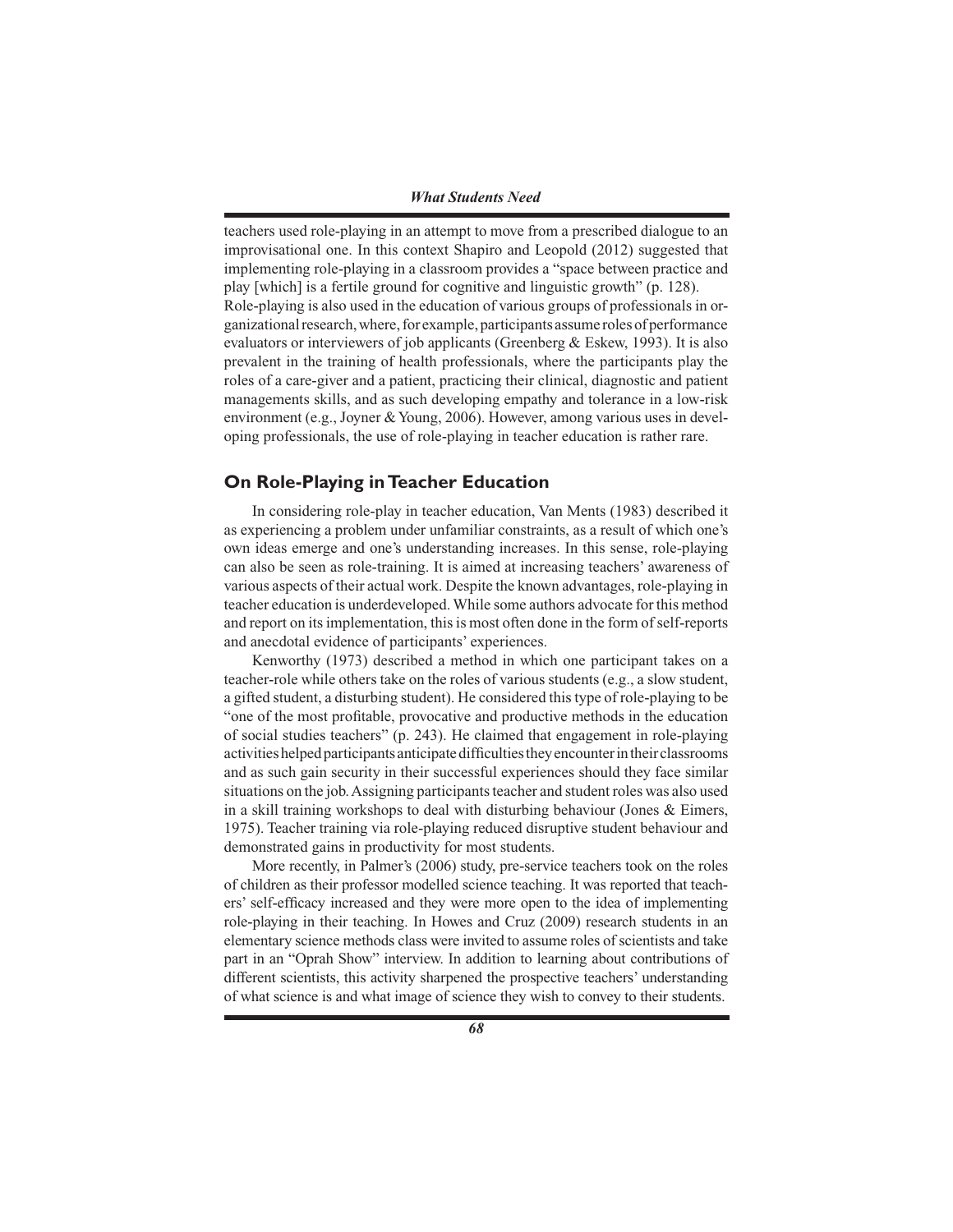Role-playing was used in teaching "anti-bias curriculum" (Lin, Lake, & Rice, 2008). It was suggested that role-playing "provides opportunities for teacher candidates to develop a better understanding of how another person might think or feel, to increase the range of their responses to what others say or do" (p. 195). Role-playing was considered useful in developing cultural competence and in shaping personal "identities, attitudes and appropriate dispositions as educators" (ibid). Similarly, simulation of "cross cultural situations" helped participants develop empathy, further understanding and sensitivity towards the issues of diversity (Cruz & Patterson, 2005).

# **On Script Writing**

Despite the recognized advantages, time and participation logistics are a significant limitation of role-playing. If we intend to engage our students in role-playing during class time, only a few will be active players and the remainder will serve as an audience. To give all students the opportunity to participate in the role-playing scenario we turned to imagined role-playing, that is, writing a script for a dialogue between characters. We consider this to be imagined (rather than enacted) role-playing.

The use of script writing as an instructional tool has been implemented in prior mathematics education research. For example, Gholamazad (2007) developed the 'proof as dialogue' method. Prospective elementary school teachers participating in her study were asked to clarify statements of a given proof in elementary number theory by creating a dialogue, where one character had difficulty understanding the proof and another attempted to explain each claim. This method was amended and extended by Koichu and Zazkis (2013) and D. Zazkis (2013) in their work with prospective secondary school teachers. In both studies the participants had to identify problematic issues in the presented proofs and clarify those in a form of a dialogue, referred to as a proof-script. These scripts revealed participants' personal understandings of the mathematical concepts involved in the proofs as well as what they perceived as potential difficulties for their imagined students.

Additionally, the 'lesson play' method was developed and used in teacher education in which participants were asked to write a script for an imaginary interaction between a teacher-character and student-character(s) (Zazkis, Liljedahl, & Sinclair, 2009; Zazkis, Sinclair, & Liljedahl, 2009, 2013). 'Lesson play' was juxtaposed with the traditional 'lesson plan' and how the former may account for the deficiencies of the latter was outlined. The method was advocated as an effective tool in preparing for instruction, as a diagnostic tool for teacher educators, and as a window for researchers to studying a variety of issues in didactics and pedagogy (Zazkis, Sinclair, & Liljedahl, 2013).

In this study we extend the script-writing method by using it to investigate experienced teachers' perceptions of teaching mathematics.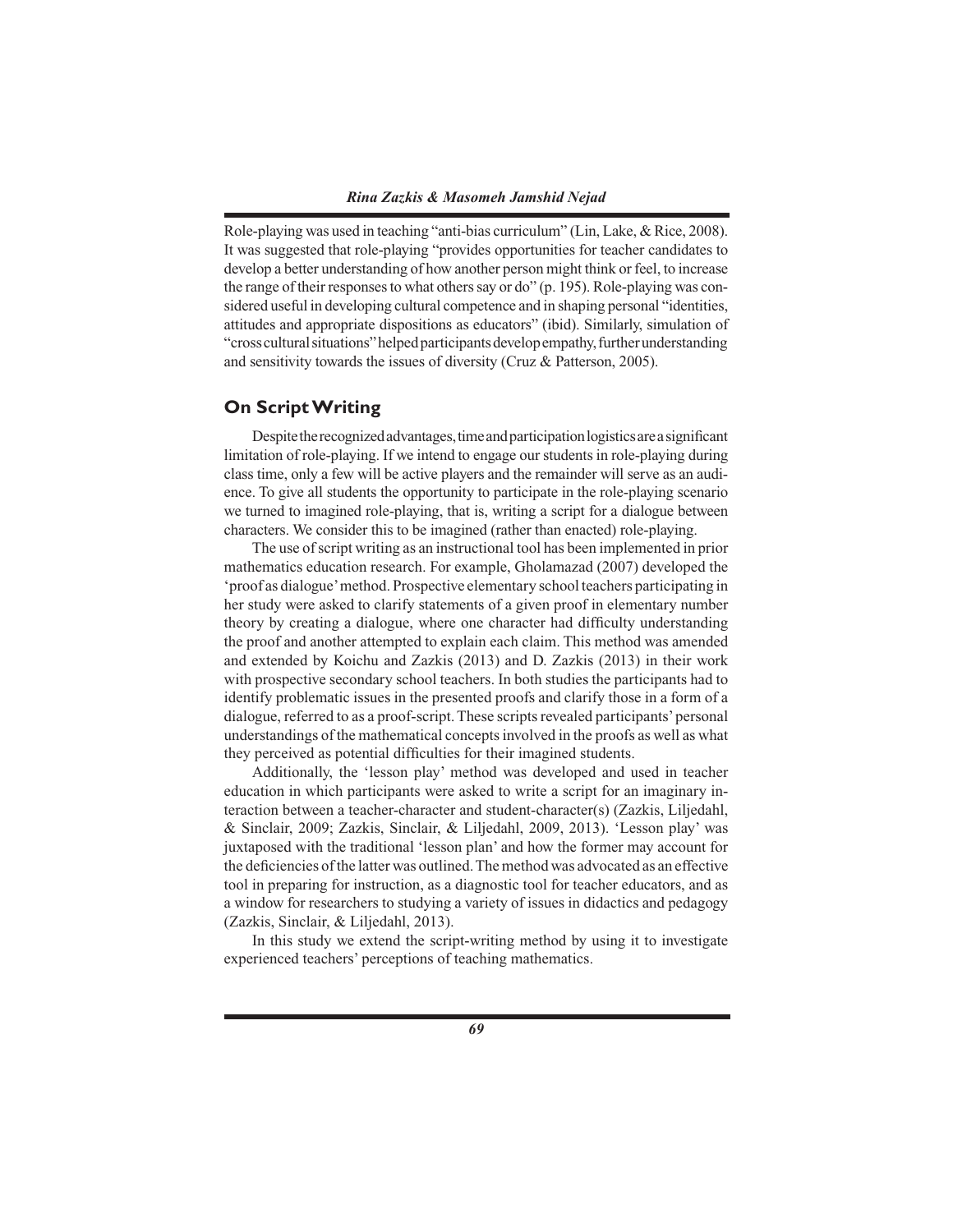# **The Study**

Participants  $(n=21)$  in this study were practicing teachers from different cohorts of a two-year Master of Education professional development program in mathematics. Their teaching experience varied considerably, between two and 18 years. Towards the end of the program, as one of their elective 'capstone' assignments, the teachers were asked to write scripts for an imagined conversation in which they explain and argue for their approach to teaching. The interlocutor in this conversation had to be either a colleague or a school principal. The particular setting for such conversations and starting prompts were provided:

*Conversation with a colleague*. It is 8:15 in the morning and you are busy preparing for your classes. A colleague comes to you room and says something like that: "Listen, I know you are doing your Master's and all. But have you thought about what this is doing for the kids?"

*Conversation with a school principal*. It is the lunch break and you are invited to the principal's office. (You noticed that the principal walked by your class earlier that day). The principal says: "I asked you to come in here because I want to give you a little guidance."

The task was to continue either of these conversations. The morning hour for a conversation with a colleague was chosen to keep the dialogue rather focused, as 8:30 is the usual time when classes start. Similarly, the lunch break conversation with the principal implied a limited time. It also provided an opportunity to interrupt the conversation 'by the bell' without reaching a conclusion or an agreement, though only a few opted for this choice. The reference to 'kids' was also intentional in order to guide the conversation towards students' activity rather than general teaching strategies. The mention of "little guidance" by the principal in the presented prompt suggested some disagreement with the teacher's approach. The scripts had to be submitted two weeks after the task was presented, so the particular time allocated to creating the script was flexible.

Out of the two cohorts of 26 elementary/middle school teachers (Grades 1-8), 10 chose to write a script for a conversation with a colleague and five chose write a script for a conversation with a school principal. Out of the cohort of 14 secondary school teachers (Grades 9-12), 4 chose to write a script for a conversation with a colleague and two chose write a script for a conversation with a school principal. As such, in this article we analyse the  $14 (10+4)$  scripts that presented dialogues with a colleague and seven (5+2) scripts that presented dialogues with a school principal.

As mentioned, in this study we extend the script-writing method by using it to investigate experienced teachers perceptions of teaching. In particular, we aim at addressing the following research questions: What is revealed by the scripts composed by practicing teachers' about their views on the teaching of mathematics? What is revealed in the perceived concerns of a colleague or an administrator?

Our analysis identified and categorized the main themes that appeared in the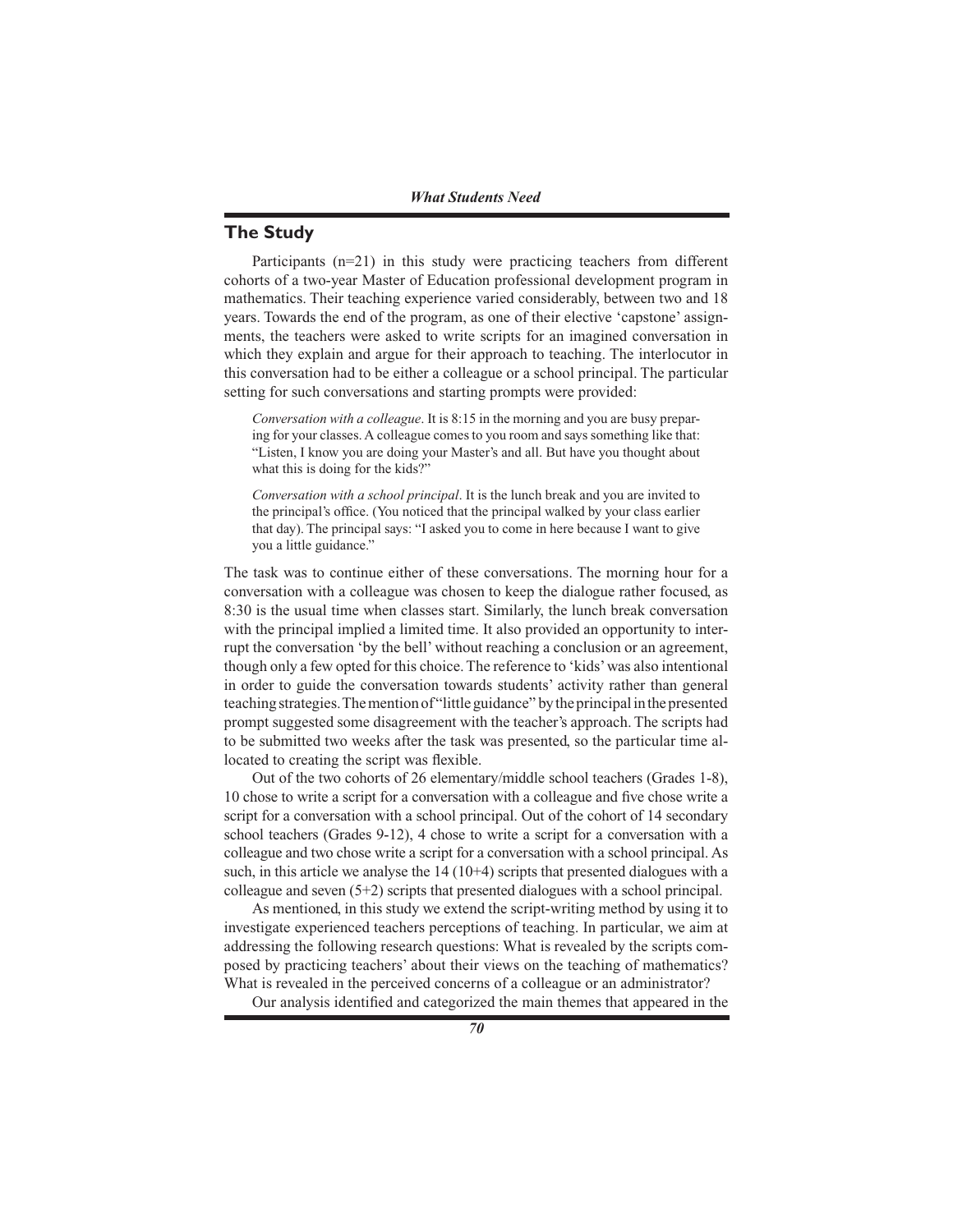scripts. In particular, we highlight the script-writers' focus on the needs of students that are attended to in the imagined dialogues, as explained in the next section.

# **Theoretical Considerations: Students' Needs**

Sfard (2003) surveyed a variety of theoretical frameworks and identified ten needs of learners, according to these theories, that are "the driving force behind human learning and must be fulfilled if this learning is to be successful" (p.357). These are: the need for meaning, the need for structure, the need for repetitive action, the need for difficulty, the need for significance and relevance, the need for social interaction, the need for verbal symbolic interaction, the need for a well-defined discourse, the need for belonging, and the need for balance. While the theories that Sfard considered were not specific to learning mathematics, she described how these various needs were featured in the NCTM (National Council of Teachers of Mathematics) Principles and Standards for School Mathematics.

Furthermore, with a particular focus on teaching and learning mathematics, Harel (2008) identified five intellectual needs that can be attributed to learners as well as to a community of practice: the need for certainty, the need for causality, the need for computation, the need for communication, and the need for connection and structure. While the terms used by Sfard (2003) and by Harel (2008) are different, the overlap of ideas is apparent when one examines the detail of how these needs are described. For example, the need for causality is explained by Harel as the need to understand and explain a phenomenon, which echoes Sfard's main interpretation of the need for meaning as the need to understand mathematics. Harel's need to compute can be easily misinterpreted if one acquaints this with performing arithmetic calculations. However, according to Harel the need to compute describes the desire to quantify and determine the relationship among objects by means of symbolic algebraic manipulation. As such, it intertwines with the need for verbalsymbolic interaction described by Sfard.

# **Conducting the Analysis**

In our analysis we began by identifying the main themes that emerged in teachers'/participants' arguments as well as in the arguments of their imaginary interlocutor. Then we attempted to match the identified themes with the intellectual needs described by Sfard (2003) and Harel (2008, 2013). However, as Harel (2013) noted, "these categories of needs are inextricably linked—a feature that makes it difficult to discuss them in separation from each other" (p.123). As such, in order to proceed with identification, we designed an operational description for what claims in the scripts can serve as indicators of the writer's attention to learners' needs. While a few of these needs, such as the need for social interaction, are self-explanatory, others could be misinterpreted and required elaboration and operationalization.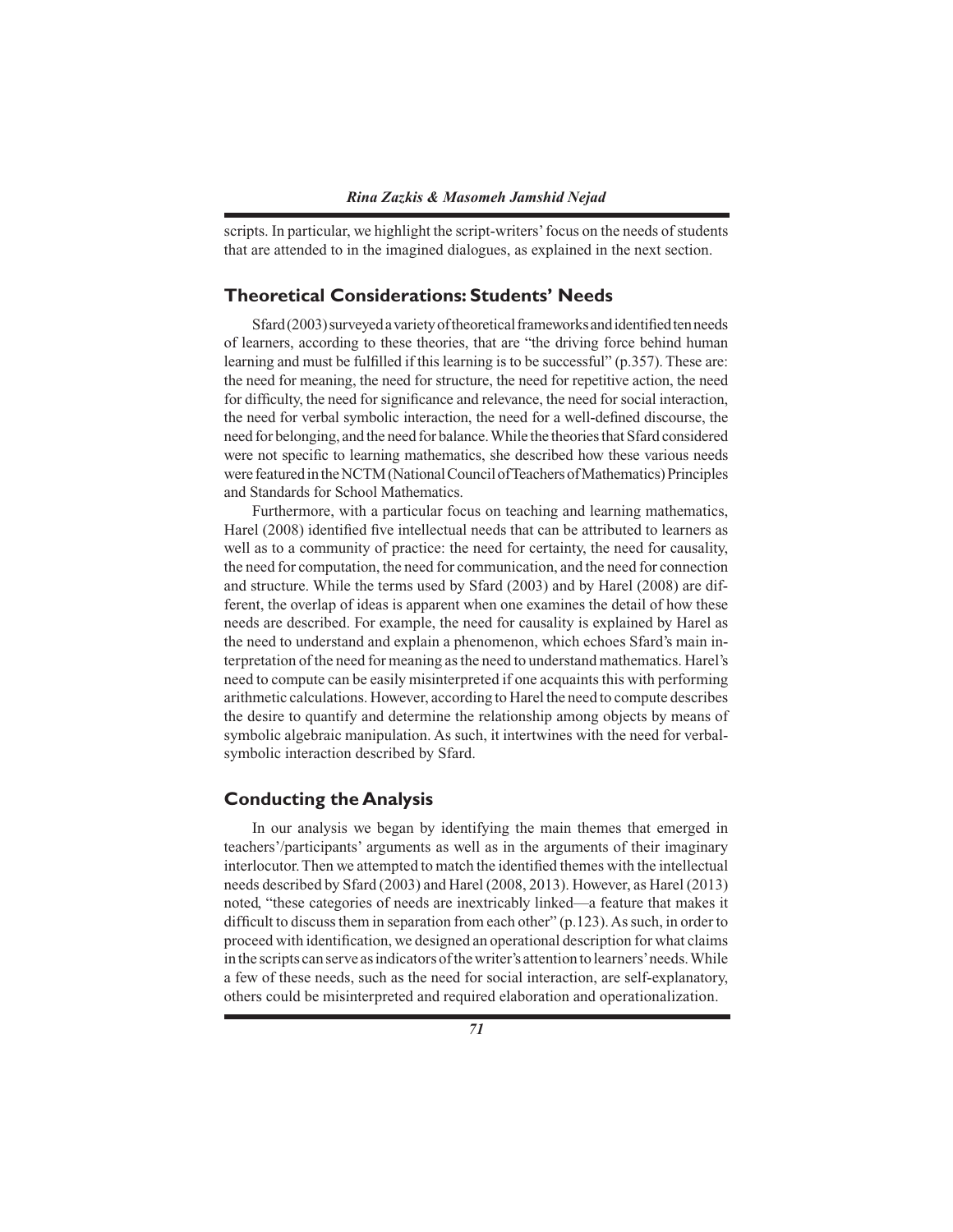#### *What Students Need*

Figure 1 presents our summary and interpretation of what claims in the scripts—that refer to instructional approaches and students' engagement—were identified as consistent with students' needs identified by Sfard (2003). (We followed Sfard's framework as it provided a more elaborated categorization with an explicit focus on learners.)

Despite the recognised overlap, we identified the needs that are most evident in the teachers' descriptions of what they do or intend to achieve in their teaching (noted with an  $\vee$  on the tables). Further, in several scripts we noted what appeared to be the most prevalent need of students to which the participants alluded (noted with an  $\vee \vee$  on the tables).

We analysed each script individually identifying script-writers' attention to particular needs of learners and choosing illustrative excerpts. We then compared the analyses and reconciled minor differences. Initially, we focused on the claims of the participant-character in the scripts. Subsequently we attended to the claims of the interlocutor in the dialogues—a colleague or a school principal—which led to identifying additional themes that repeatedly appeared in the scripted dialogues.

| The need for                    | Operational summary and interpretation                                                                                                 |
|---------------------------------|----------------------------------------------------------------------------------------------------------------------------------------|
| Meaning                         | Making sense, learning with understanding mathematics,<br>focus on reasoning and problem solving                                       |
| Structure                       | Connections among various topics, concepts and procedures,<br>attention to patterns                                                    |
| Repetitive Action               | Attention to "doing mathematics" and reflecting on actions                                                                             |
| Difficulty                      | Offering attainable challenge                                                                                                          |
| Significance and<br>Relevance   | Attention to students' interests, to 'realistic' situations, to applications,<br>growing new knowledge from prior knowledge            |
| Social Interaction              | Cooperative learning, group work, interaction among students                                                                           |
| Verbal /Symbolic<br>Interaction | Attention to mathematical symbols, in early grades-<br>work with manipulatives                                                         |
| Well-defined<br>Discourse       | Attention to the use of proper mathematical terminology<br>in communication with peers and the teacher                                 |
| <b>Belonging</b>                | Reference to history, to aesthetics, to cultural importance<br>of mathematics; participation in the community                          |
| Balance                         | Attention to various abilities of students, attention to multiple<br>approaches/solutions, implementing variety of teaching strategies |

### **Figure 1** *Students' Needs According to Sfard (2003)—Operational Interpretation*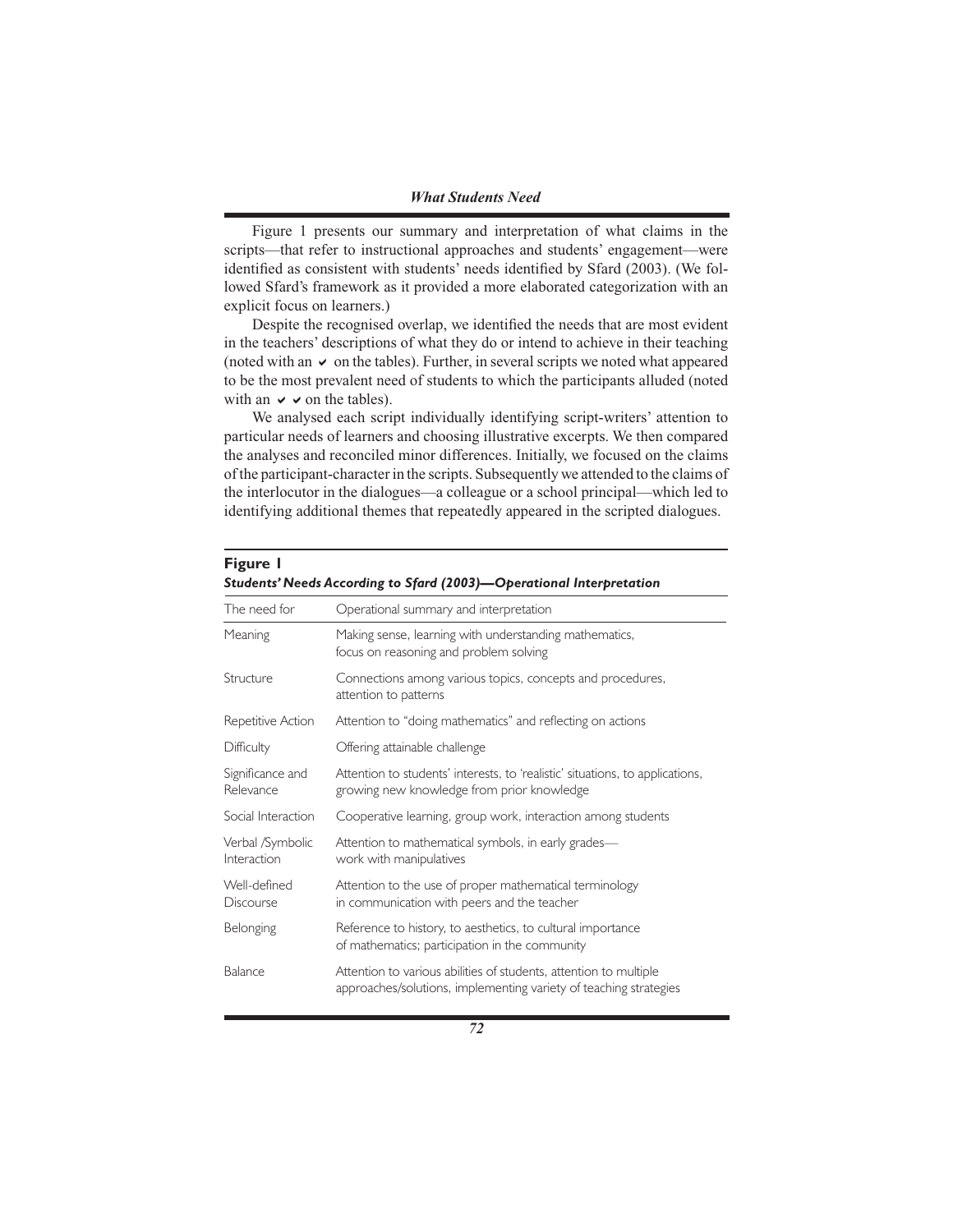# **Results and Analysis: Conversation with a Colleague**

Table 1 indicates what needs of students in the scripts were attended to by teacher-characters. As is evident in Table 1, the need for meaning/causality and the need for communication or social interaction were featured in almost all the scripts and were of central importance to most script-writers. We exemplify below how these needs were described in the imaginary dialogues. While the participants often used their personal names in the dialogues, we refer to interlocutors anonymously as 'participant', 'colleague,' or 'principal.' Consider the following excerpt from a dialogue written by a Grade 4 teacher, Participant #9 (P#9).

### *Excerpt from P#9 (teaches grade 4)*

*Participant:* Students are expected to explain and justify their methods on all of their work, both oral and written. Any confusion can be turned into a valuable mathematical discussion. […]

*Colleague:* Why do they spend so much time talking and writing about mathematics?

*Participant:* It is important for students to have a chance to discuss their mathematical ideas, argue, and justify their reasoning. Students' learning is enhanced by the reflective thought that social interaction promotes. Classroom discussion

### **Table 1** *Students' Needs According to Sfard (2003) Identified by Participant-Characters in the Scripts for a Conversation with a Colleague*

| /Parti-<br>cipant# |     | Needs/ meaning structure repeti- diffi- | tive<br>action | culty | cance<br>and<br>rele-<br>vance | action bolic dis-<br>action | inter- sym- defined ing<br>inter- course | signifi- social verbal well- belon- balance |
|--------------------|-----|-----------------------------------------|----------------|-------|--------------------------------|-----------------------------|------------------------------------------|---------------------------------------------|
| P#                 |     |                                         |                |       |                                |                             |                                          |                                             |
| P#2                |     |                                         |                |       |                                |                             |                                          |                                             |
| P#3                | v v |                                         |                |       |                                |                             |                                          |                                             |
| P#4                | ✔   |                                         |                |       |                                |                             |                                          |                                             |
| P#5                | v v |                                         |                |       |                                |                             |                                          |                                             |
| P#6                | ✓   |                                         |                |       |                                |                             |                                          |                                             |
| P#7                | ✓   |                                         |                |       |                                |                             |                                          |                                             |
| P#8                | ✔   |                                         |                |       |                                |                             |                                          |                                             |
| P#9                |     |                                         |                |       |                                |                             |                                          |                                             |
| P#10               | ◡   |                                         |                |       |                                |                             |                                          |                                             |
| P#11               |     |                                         |                |       |                                |                             |                                          |                                             |
| P#12               |     |                                         |                |       |                                |                             |                                          |                                             |
| P#13               |     |                                         |                |       |                                |                             |                                          |                                             |
| P#14               |     |                                         |                |       |                                |                             |                                          |                                             |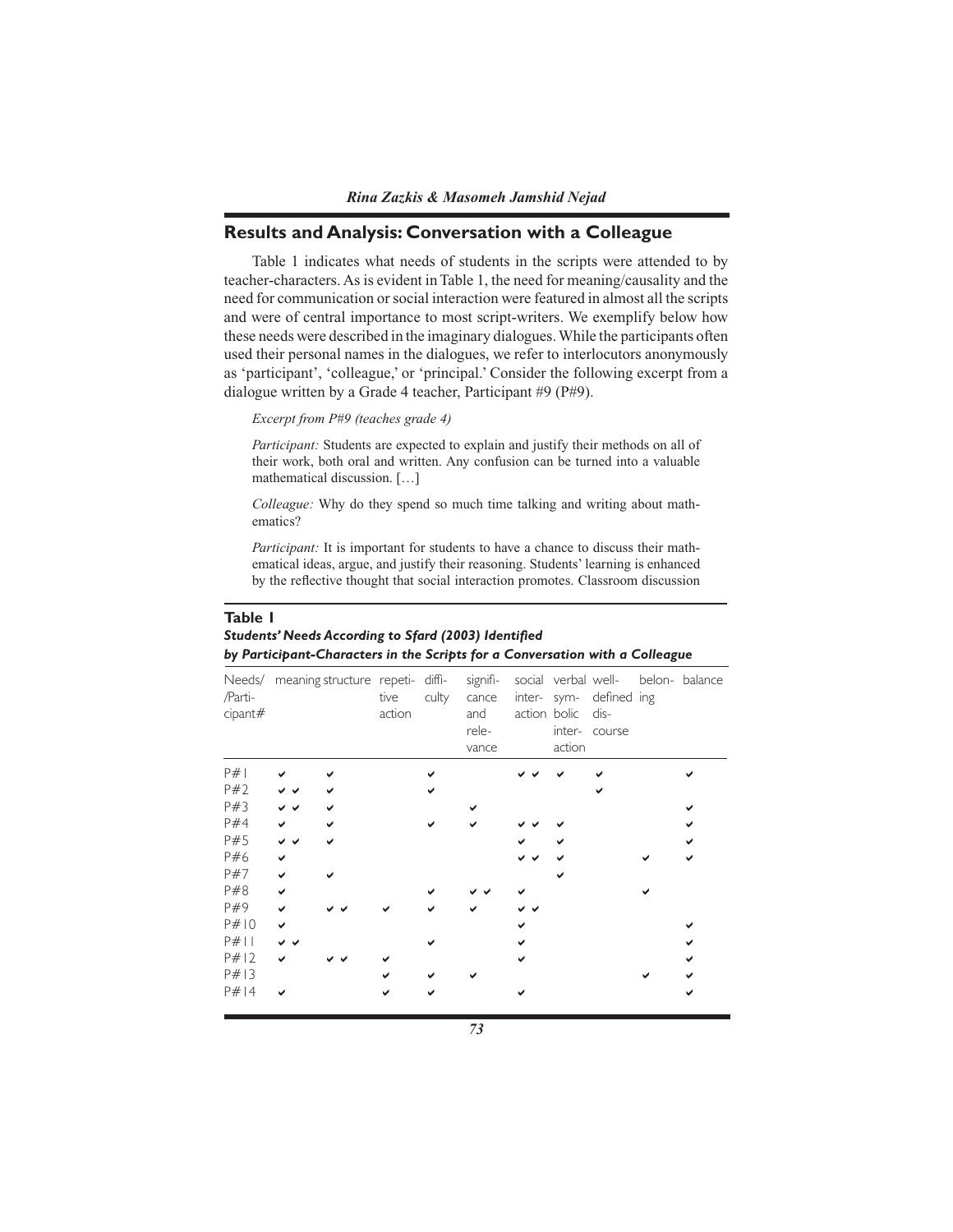based on students' own ideas and solutions to problems is absolutely foundational to students' learning. By seeing how others derived their solutions, students who initially find it difficult to come up with their own strategies, can use the thinking of others as a springboard for their own discoveries. By sharing their solution methods students can organize their thinking through expression, receive helpful feedback, and also be exposed to new ideas which will deepen their understanding. Through justifying and reasoning, students learn that mathematics makes sense.

*Colleague:* All this explaining and justifying takes a lot of time. How do you have time to cover the curriculum?

This excerpt demonstrates not only the script-writer's awareness of the students' need for interaction, but also that such interaction is the means to achieve understanding, to make sense, that is, to satisfy the need for meaning.

While in some scripts one particular need was emphasized, we chose to present the next script because it attended to a variety of students' needs. It was written by a Grade 2 teacher, Participant #4 (P#4).

#### *Excerpt from P#4 (teaches grade 2)*

- *Colleague:* I know you have been busy with your masters, and are very passionate about what you have been doing but have you thought about how confusing this new type of math might be to them, not to mention the fact that when they come to me next year the math will be totally different? 1
- *Participant:* Well Tom I am sure it will be different—I don't expect you to teach like me. But I do question why you would think it would be confusing for the kids? 2
- *Colleague:* I know that the kids in your class do some math but in all honesty it isn't really the math that the rest of the staff is teaching. I don't actually see a lot of them sitting down and doing math like the way they would be doing it in my class and I'm quite concerned that you have not provided them with a strong foundation. […] You see me marking my mad minutes everyday but I don't see that in your class? 3
- *Participant:* Well I do think learning math facts has its place, however we usually do this through math games or some kind of partner activity. Computation is just one part of the math in my classroom. It's important to try and integrate a variety of tasks that challenge students in the area of problem solving and being able to communicate their understanding in mathematics. I know it looks a bit chaotic and its noisy, but I do believe the students are building strong understanding in their mathematics. 4
- *Colleague:* Math should be a quiet time. It should be a time for students to focus on solving problems without all this noise. 5
- *Participant:* Quiet is not always good. It could mean that students are stuck and don't know what to do? I look at talking time in math as a time to share different ways to arrive at an answer. It's a chance for students to learn from 6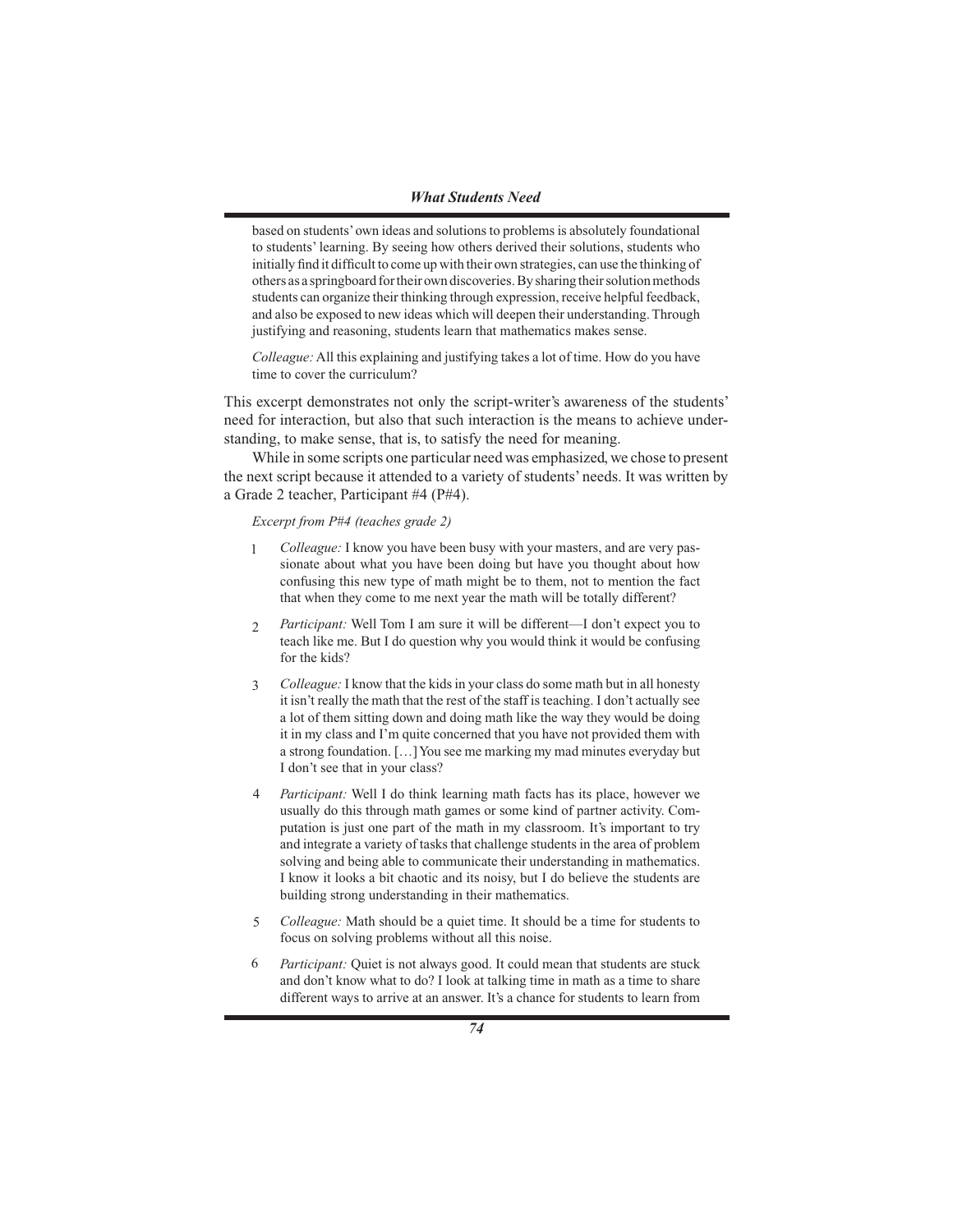each other. […] I try to differentiate instruction through open ended learning tasks. […] Not only are the problems designed for kids with different learning capabilities, but all the kids are helping each other. Sometimes it's not the final answer that's important, but rather the path they took to solve the problem.

- *Colleague:* Well sometimes the beauty of math is they either have the right answer or they don't. Math needs to be quiet and kids need to be able to perform the operation correctly so they can solve the problem. Too much talking is a distraction. 7
- *Participant:* It is true my kids are talkative during math, and yes we spend a lot of time on the floor, but that doesn't mean they are distracting others. By having them work on the floor with a friend kids can make connections and communicate with each other -it's a way of getting them to dig deeper into the math. Sometimes they blow me away with their explanations! […] They are trying to construct their knowledge so eventually they can move from the concrete to the symbolic. You might see that as play in grade one but it is important that students are able to show their understanding through those concrete materials. So what do you think my kids are doing on the floor, just out of curiosity? Do you think when you walk by and you see the kids on the floor that they are not doing math? 8
- *Colleague:* Well like I said—it really doesn't look like math to me. It looks like they're having a good time, lots of talking.  $Q$
- 10 Participant: (chuckle) Yes, you're right they are having fun.
- 11 *Colleague:* Well Math needs to be about learning. We've got so much to cover. How can you spend so much time on group work?
- 12 *Participant*: [...] Students are given a question but looking for different strategies to solve it. In their groups, they discuss the different strategies so they know there is more than one way to arrive at an answer. Then together in a gallery walk, the kids get to explain their thinking in numbers, pictures and words as to how they solved that problem. Not only have they shown it, they now have to explain it and its really incredible how some of them arrive at an answer. It is a great opportunity for me to see who really understands the task.
- *Colleague:* How am I supposed to keep track of what they actually learn or 13what they can do in my class at the end of the day? In my class, I have that workbook that I can look at. I choose a series of questions from the textbook so I can see all the questions and things they have solved. At the end of the day, what do you have to show as evidence as to what they have learned? You've had lots of great discussions again just going by what I see you've got these kids rolling on the carpet with their toys but they are not learning the importance of paying attention during a math lesson and they are not getting used to sitting in their desks quietly! They have all had a lot fun but have they really learned the math?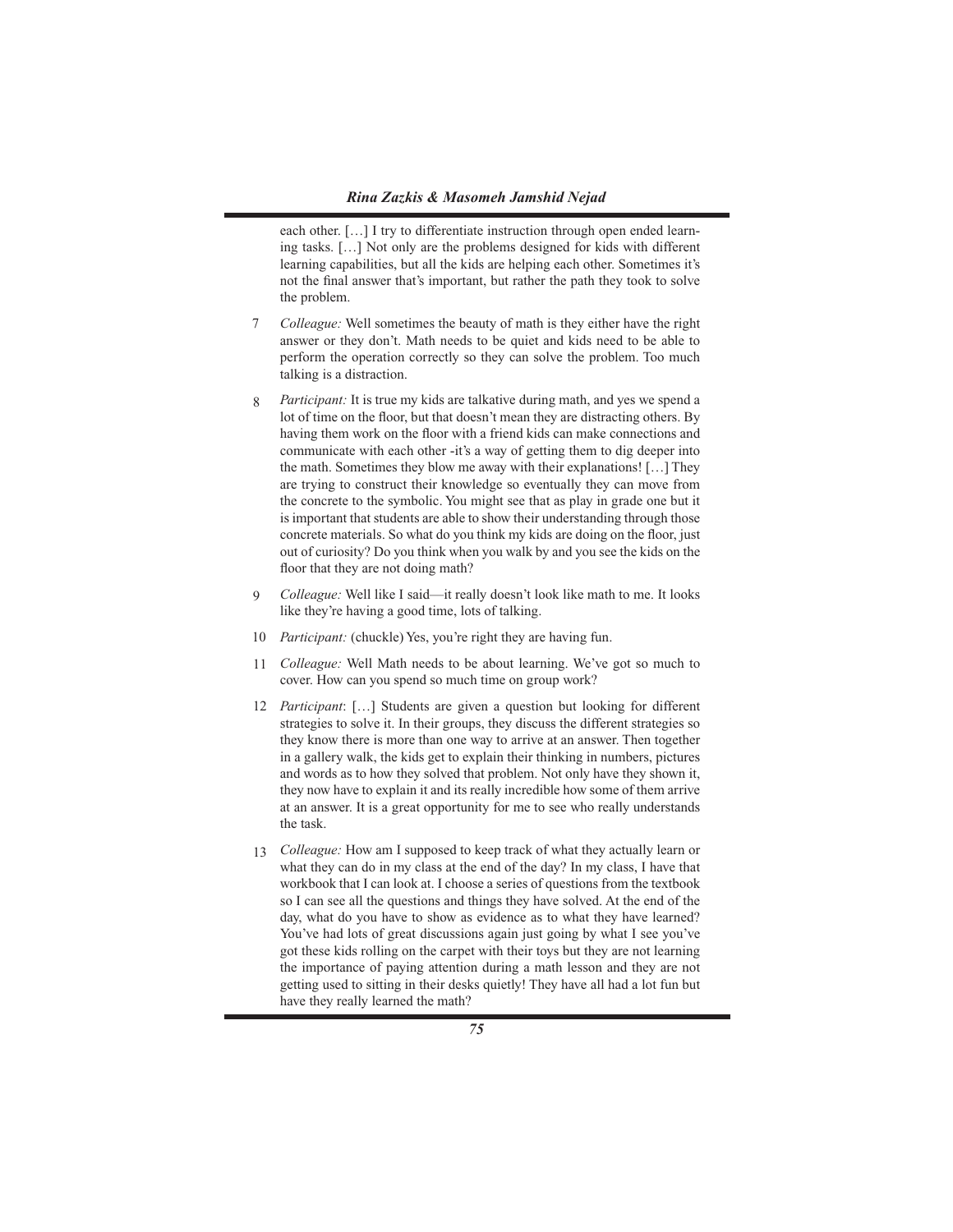- 14 Participant: Well I have their completed work, I have their verbal explanation, I've got their group work mark… We also do a combination of worksheets that they would have to show me their learning, but not just worksheets all the time. I'm not sure that the depth of their explanations would be as great if they simply do just worksheets. If they don't show it with manipulatives then do they really get it? For some students memorization of procedures is easier, but for others, in order for them to move forward they have to be able to understand it – not just memorize an algorithm? Will they just have to calculate as opposed to showing you? We have really worked hard as a staff at encouraging the use of concrete materials into math. Our math room has all these wonderful manipulatives.
- *Colleague*: If I show them on the board and give them practice examples then they can do it. Isn't that what we want at the end of the day? I am still not convinced that just giving them the procedure is a bad thing? 15
- *Participant:* Well, there is definitely more to math now than just computation 16 and procedure.
- *Colleague:* Well it is the way were were taught and then the parents can help 17 the kids at home. […] I feel valuable math time is being wasted playing with these manipulatives when we could be practicing with some questions out of the textbook.

Much like in Excerpt from P#4, we note here a strong connection between students' need for social interaction and the need for meaning making in mathematics ([4], [8], [14]). The script-writer emphasizes the connection between students' understanding and their ability to explain. Furthermore, Excerpt from P#9 demonstrates attention to other needs of learners. The mention of differentiated instruction and the design of tasks to accommodate learners of different capabilities [6] is consistent with the need for balance. In addition, the need for balance is acknowledged, implicitly, in mentioning a variety of tasks [4] and a variety of solution strategies [6], [12]. The need for difficulty is seen in the reference to tasks that challenge students [4]. The need for structure appears in mentioning connections and in the move from concrete to symbolic [8]. Further, in the repeated mention of concrete materials [8], manipulatives [14], or pictures [12] we recognize this script-writer's attention to students' need for significance and relevance as well as for symbolic interaction.

We acknowledge that while the participant-characters featured in the scripts refer mostly to students' intellectual needs, their colleague-characters refer to the needs dictated by the system, that is, by their understanding of their job description. This includes, for example, classroom management [3], covering the curriculum [11], following the textbook and providing assessment [13, 17] or considering parents [17]. We also note a significant disagreement between the characters with respect to their views of mathematics. Additionally, in the Excerpt from P#4 the main concern of the colleague-character had to do with time that needs to be al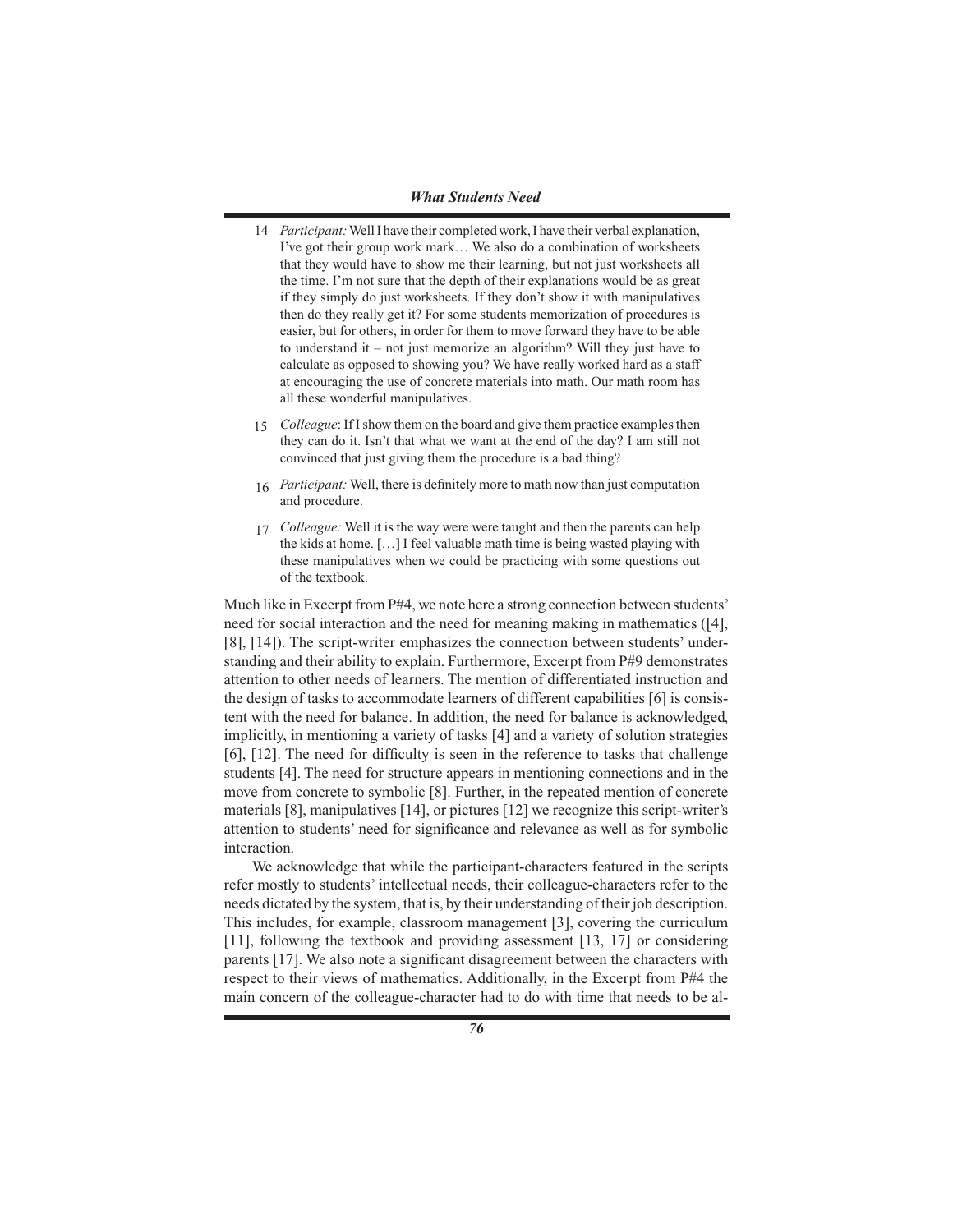located to the described activities, at the expense of 'covering' the curriculum. These issues are explored in our subsequent analyses.

Table 2 summarizes concerns of colleague-characters that appeared in the scripts. The need for attention to the prescribed curriculum—and a concern that participants deviate from it—was the most frequently mentioned theme, that appeared in 12 out of 14 scripts. Additional rather frequent concerns (appeared in 9 out of 14 scripts) was that the students may not do well on the exams and be ill prepared for the next year.

We exemplify several additional ways in which the concerns were voiced.

*Excerpt from P#3(teachers grades 5-6)*

- *Participant:* Somehow students need to take what they know and fit in the new knowledge so it makes sense to them. That means that we, as teachers, need to make sure that we find different ways of doing things so that all students will have the opportunity to learn to their full potential. 1
- *Colleague:* But that is impossible. We don't have time to be able to make a different lesson for every kid. We can't do that kind of thing. That's why there 2

#### **Table 2**

| Colleague's Assess-<br>concerns | ment/<br>perfor-<br>mance | Preparing Com- Follow- Basic<br>for next<br>year | parents | munica- ing<br>tion with curricu- practice class-<br>lum/<br>text-<br>book | skills/ | Atten-<br>tion to<br>room<br>manage-<br>ment | Time<br>factor |
|---------------------------------|---------------------------|--------------------------------------------------|---------|----------------------------------------------------------------------------|---------|----------------------------------------------|----------------|
| P#                              |                           |                                                  |         |                                                                            |         |                                              |                |
| P#2                             |                           |                                                  |         |                                                                            |         |                                              |                |
| P#3                             |                           |                                                  |         |                                                                            |         |                                              |                |
| P#4                             |                           |                                                  |         |                                                                            |         |                                              |                |
| P#5                             |                           |                                                  |         |                                                                            |         |                                              |                |
| P#6                             |                           |                                                  |         |                                                                            |         |                                              |                |
| P#7                             |                           |                                                  |         |                                                                            |         |                                              |                |
| P#8                             |                           |                                                  |         |                                                                            |         |                                              |                |
| P#9                             |                           |                                                  |         |                                                                            |         |                                              |                |
| P#10                            |                           |                                                  |         |                                                                            |         |                                              |                |
| $P#$                            |                           |                                                  |         |                                                                            |         |                                              |                |
| P#12                            |                           |                                                  |         |                                                                            |         |                                              |                |
| P#13                            |                           |                                                  |         |                                                                            |         |                                              |                |
| P#14                            |                           |                                                  |         |                                                                            |         |                                              |                |

#### *Concerns of Colleague-Characters Identified in the Scripts*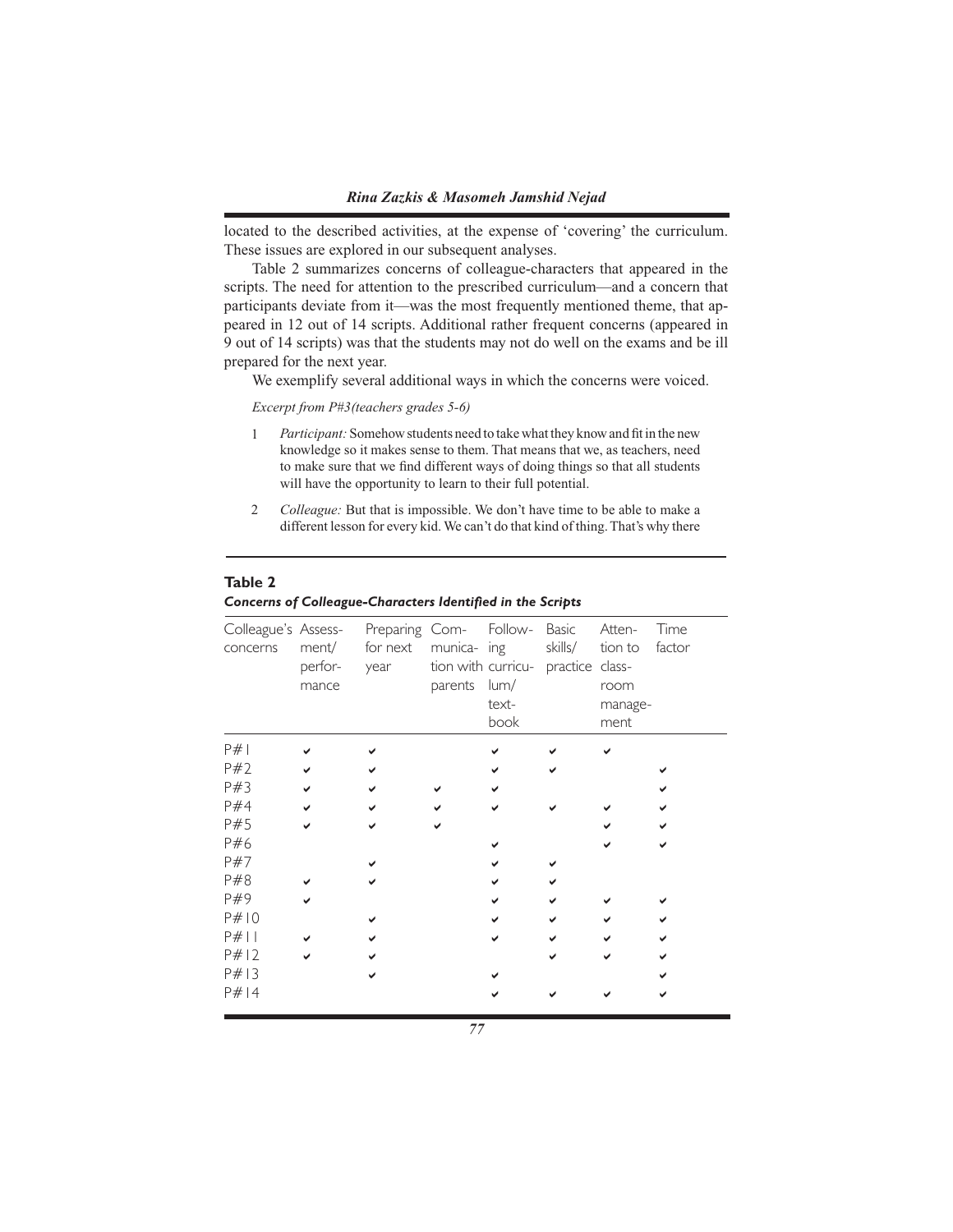are worksheets and textbooks. Kids just have to learn it that way because it is easier to teach that way.

- *Participant:* I am not saying that we have to make different lessons for every student. I am saying that we need to learn how to differentiate the learning so that all students have the opportunity to show their learning. We need to come up with problems and questions that allow all students to participate in the lesson. […] 3
- *Colleague:* Where are we supposed to find those kinds of questions? I have a hard enough time finding the page number that I need to go to next and then understanding the teacher's guide. I don't have the time to find all this other new stuff. 4
- *Participant:* There are lots of resources out there, which I found out as I was doing all my courses. If you want to come to my class and look through what I have, you are more than welcome. 5
- *Colleague:* That all sounds well and good but how am I supposed to mark that? If everyone is working at their level that means that everyone will be doing something different. I already spend a ton of time marking; I don't want to spend every evening only marking. I have a life outside of school too![…] You have to teach so that you can collect marks and put them on the report cards that way. Parents just want to see that final mark anyway. 6

Excerpt from P#3 demonstrates how the participant's attention to the need for balance [1, 3] is dismissed putting forward the time concerns. The colleague-character's alert that planning for differentiated instruction [2] as well as assessing (marking) students' work [4, 6] when such instruction is implemented requires more time than she can afford. She also notes that parents are interested only in the final mark [6]. Similarly, in Excerpt from P#6 the 'no time' refers to the implied change in instruction.

#### *Excerpt from P#6 (teaches middle school)*

*Colleague:* What about the curriculum? Your students are playing games and sometimes I see them working on the whiteboards and windows. That doesn't seem like they are working diligently on mathematics. It looks more like they are fooling around. I saw some of the students on the whiteboards drawing pictures. [...] There are always new programs and theories being put to us, and I don't have the time or feel the need to be constantly changing how I teach.

However, while in Excerpts from P#3 and P#6 above it is the teacher who believes that there is no time for a different instructional method, in Excerpt from P#10 the time concern—referring to problem solving as "waste of time"—is attributed to students' activity.

### *Excerpt from P#10 (teachers grade 5)*

*Colleague:* you are crazy! All that problem solving is a waste of time. It doesn't teach them how to do math. They need practice.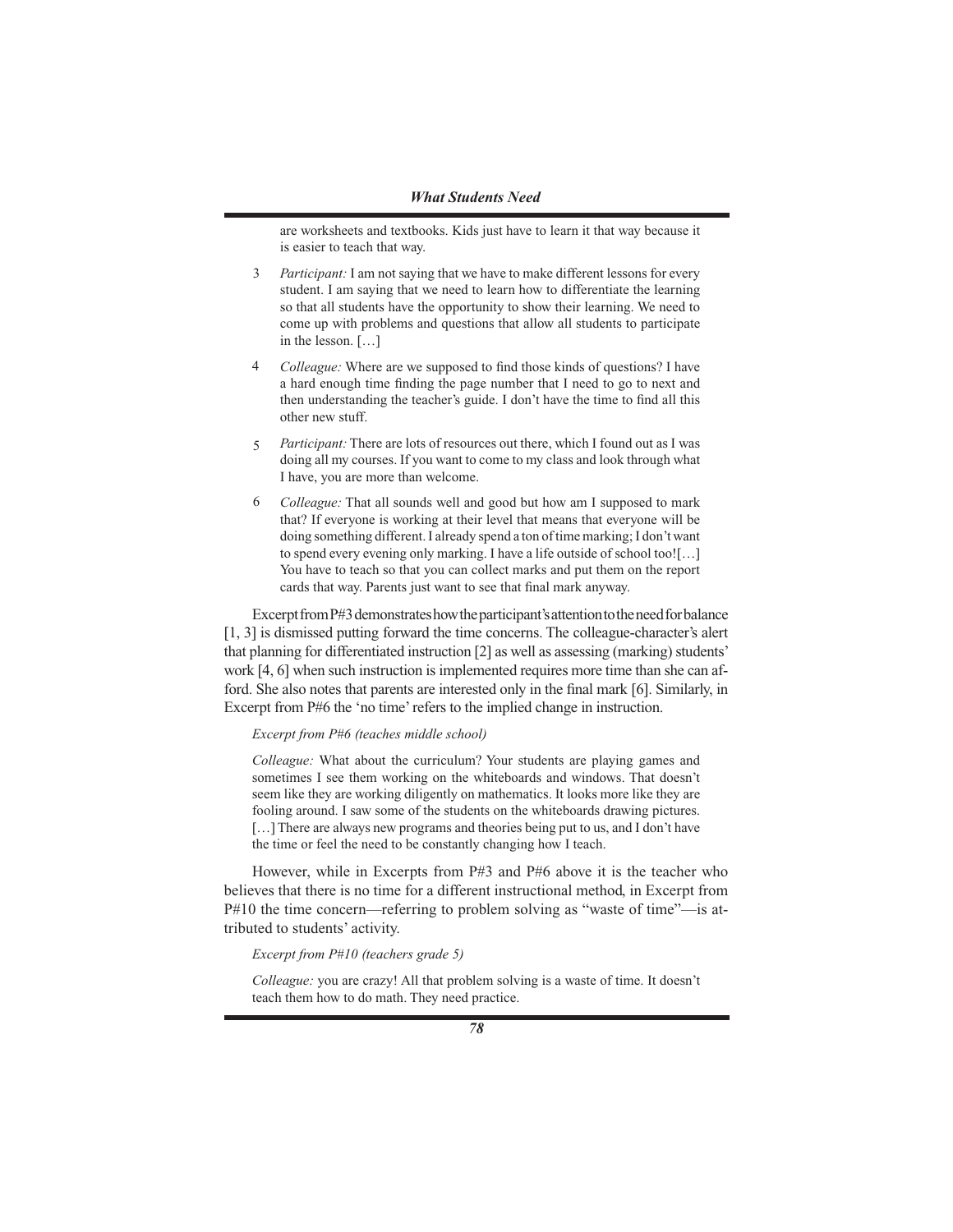The colleague-character in Excerpt from P#10 claims that students need practice. A similar theme is exemplified in Excerpt for #7 and Excerpt from #12. It is notable that while P#12 teachers high school and P#7 teaches early elementary, similar claims are featured in the colleague's concerns.

#### *Excerpt from P#7 (teachers grades 1-2)*

*Colleague:* I've been teaching for 20 years now. The curriculum tries to make it look like its changing, but the math is still the same. I have been through all of these "Big Ideas", "Positive Learning Communities", and any new fad that comes into our education system. The students still have difficulties with math, they need the drill and practice so that they are able to do it in the real world later on.

### *Excerpt from P#12 (teachers high school)*

*Colleague:* Don't you want your students to have the skills necessary for next year? Where is the drill and practice? I do not see how one of your kids will be able to do well on one of my tests. […] We teach math to prepare students for Calculus. What more is there?

*Participant:* I want students to experience the thrill of finding or proving a mathematical idea on their own. They don't need to always be shown what to do. Colleague: You are going to have them figuring out how to trisect an angle with a compass and straight edge?

In Except from P#7 the colleague elaborates further: drill and practice are needed for students' future in the real world. Alternatively, in Excerpt from P#12 the skills that are developed through drill and practice are supposed to serve students in the next year, specifically, in order to succeed on exams. Furthermore, the mention of the "next year" also appears in Excerpt from  $P#13$ , in which the colleague foresees students' difficulties and attributes those to the unconventional teaching of the participant.

### *Excerpt from P#13 (teaches high school)*

*Colleague:* To be honest, I think you are putting your students at a HUGE disadvantage; they're going to have a heck of a difficult time in my classroom next year. And don't even get me started on some of the stuff you've been doing this year; students gallivanting down the halls, writing on the windows, problem posing—whatever that means – ridiculous! […] All this philosophy and beauty of mathematics stuff is great if you're writing a paper for your Masters class, but how does it translate to the classroom. I don't get why you do what you do. […] I'm worried your students are going to spectacularly fail their final exam.

The colleague-characters express unanimous disapproval not only of the teaching approaches presented by the participant-characters, but also of the way their classrooms are organized. The students are not "sitting quietly", but, for example, "gallivanting down the halls, writing on the windows" (Excerpt from P#13),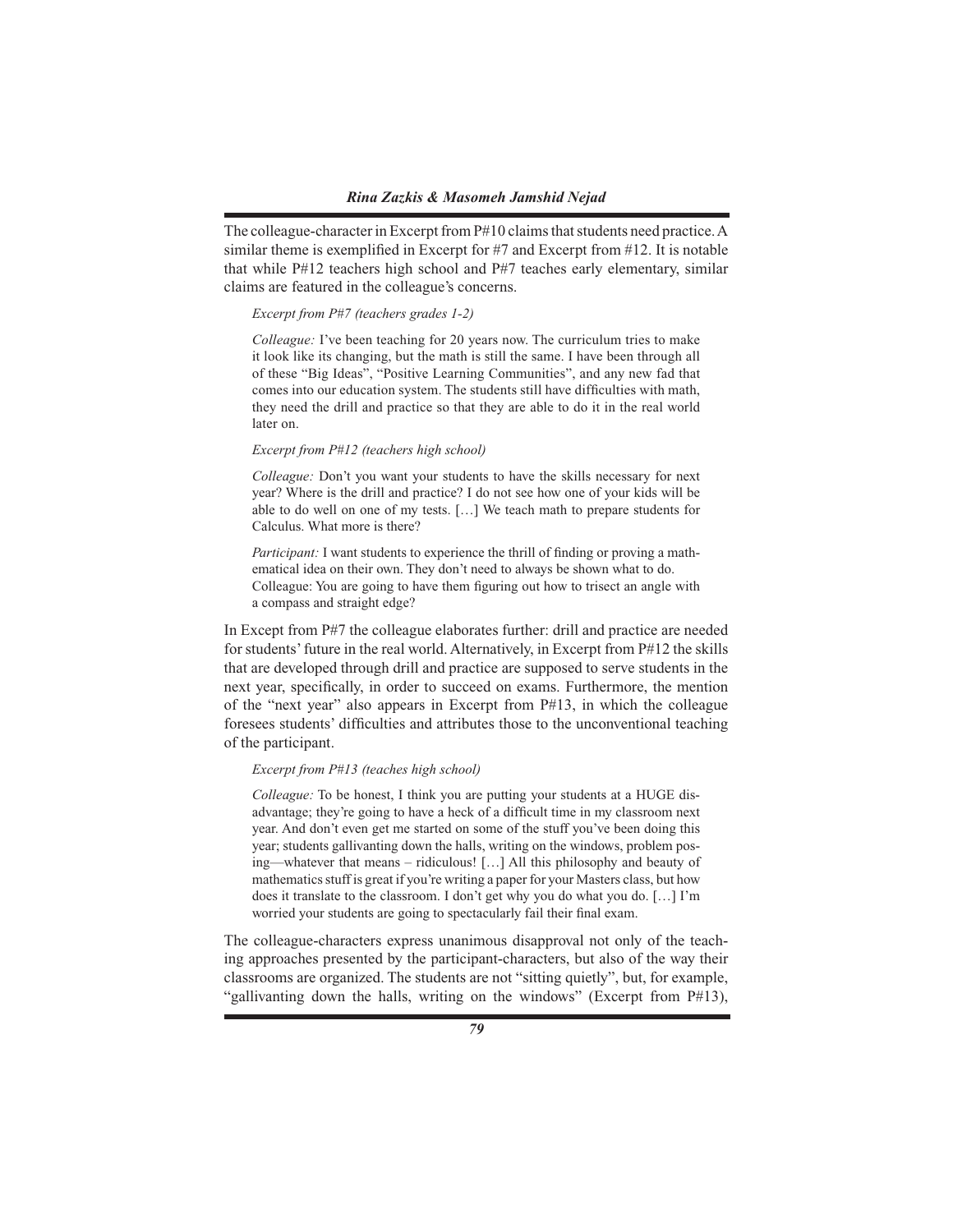"working on the whiteboards and windows, ... fooling around, …drawing pictures (Excerpt from P#6).

Note also that in Excerpt from P#12 the colleague-character demonstrates some sarcasm, where the participant's desire to have students experience the joy of discovery is countered with, "You are going to have them figuring out how to trisect an angle"? (Trisecting an angle with only a compass and a straight edge is one of the famous classic problems of ancient Greek Mathematics, that was proved impossible to achieve only in the 19th century.) A similar sarcastic tone we find in

# **Table 3** *Students' Needs According to Sfard (2003) Identified by Participant-Characters in the Scripts for a Conversation with a School Principal*

| AParti-<br>cipant# | Needs/ meaning structure repeti- diffi- | tive<br>action | culty | signifi-<br>cance<br>and<br>rele-<br>vance |   | action bolic dis-<br>action | inter- sym- defined ing<br>inter-course | social verbal well- belon- balance |
|--------------------|-----------------------------------------|----------------|-------|--------------------------------------------|---|-----------------------------|-----------------------------------------|------------------------------------|
| P#15               |                                         |                |       |                                            |   |                             |                                         |                                    |
| P#16               |                                         |                |       |                                            |   |                             |                                         |                                    |
| P#17               | $\checkmark$                            |                |       |                                            | ✔ |                             |                                         |                                    |
| P#18               | ✔                                       |                |       |                                            | ✔ |                             |                                         |                                    |
| P#19               | $\checkmark$                            |                |       |                                            | ✔ | ✓                           |                                         |                                    |
| P#20               | $\checkmark$                            |                |       |                                            |   | ✔                           |                                         |                                    |
| P#21               |                                         |                |       |                                            |   |                             |                                         |                                    |

#### **Table 4**

*Concerns of Principal-Characters Identified in the Scripts* 

| Principal's<br>concerns | ment/ for next<br>perfor-<br>mance | Assess- Preparing Com- Follow- Basic Atten-<br>year tion with curricu- practice class- | parents lum/ | munica- ing skills/ tion to<br>text-<br>book | room<br>manage-<br>ment | Time<br>factor |
|-------------------------|------------------------------------|----------------------------------------------------------------------------------------|--------------|----------------------------------------------|-------------------------|----------------|
| P#15                    |                                    |                                                                                        |              |                                              |                         |                |
| P#16                    |                                    |                                                                                        |              |                                              |                         |                |
| P#17                    |                                    |                                                                                        |              |                                              |                         |                |
| P#18                    |                                    |                                                                                        |              |                                              |                         |                |
| P#19                    |                                    |                                                                                        |              |                                              |                         |                |
| P#20                    | $\checkmark$                       |                                                                                        |              |                                              |                         |                |
| P#21                    |                                    |                                                                                        |              |                                              |                         |                |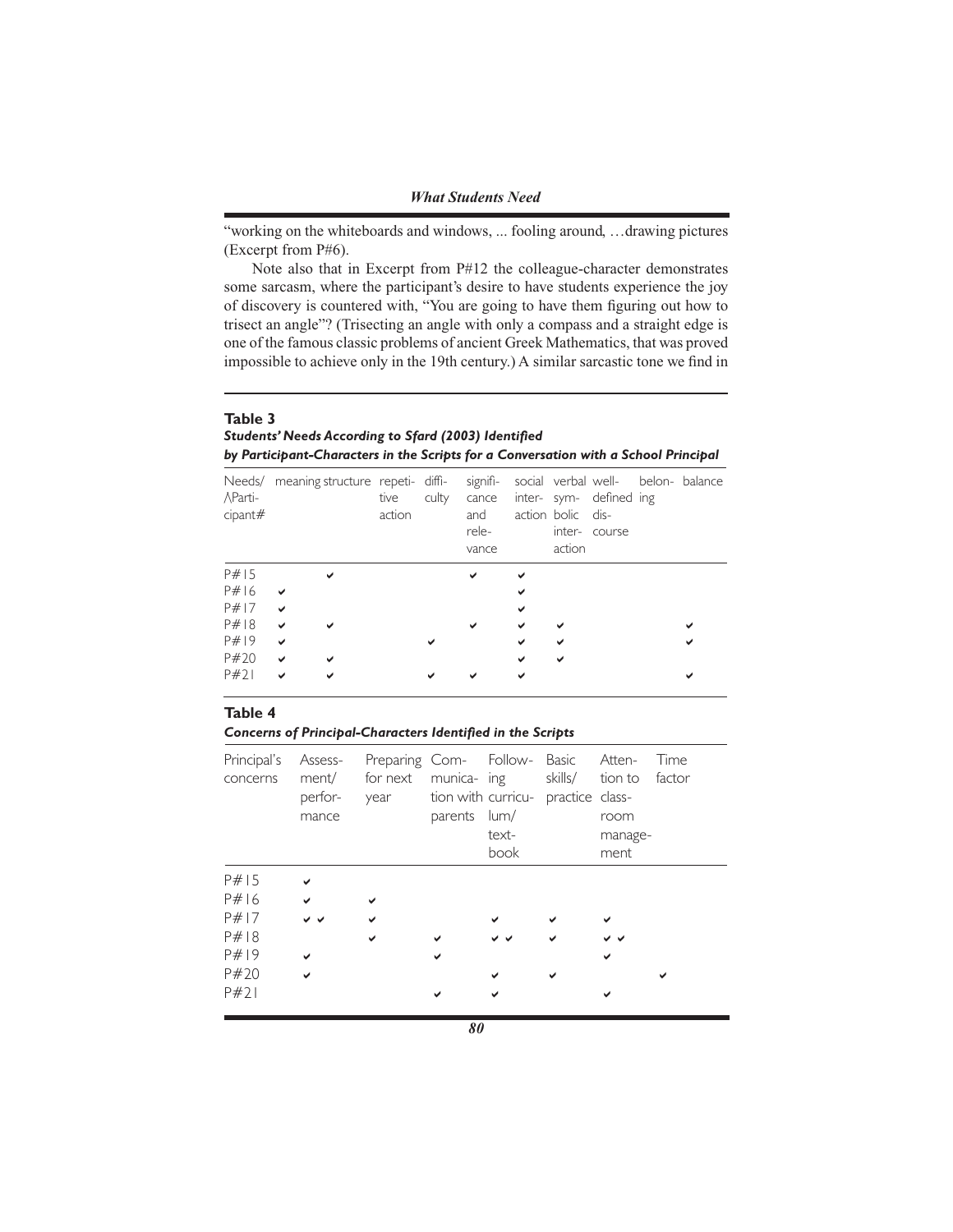Excerpt from P#13, "All this philosophy and beauty of mathematics stuff is great if you're writing a paper for your Masters class […]"

## **Results and Analysis: Conversation with a Principal**

In analysing the imaginary dialogues with school principals, we focused separately on the issues brought up by participant-characters and by principal-characters. Table 3 summarizes the needs of students that were mentioned in the scripts for conversations with a principal by participant-characters. Table 4 summarizes what issues were brought forward by the principal-characters.

As evident from Table 3, the issues voiced by participant-characters in a conversation with a school principal, are similar to those appearing in conversations with colleagues. The need for meaning or understanding the concepts and the need for social interaction are the most frequently mentioned themes. Those appear in discord with the principals' ideas of how a mathematics classroom should operate.

In comparing Tables 2 and 4 we note a significant similarity. That is, the principal-characters views on how a mathematics classroom should look like were rather similar to the perceived views of colleagues. The main difference was that the time factor was mentioned in the majority (10 out of 14) conversations with colleagues, but only in a single conversation with a principal. We suggest that this is because all the other issues relate to the constraints of the system, while time presents a personal teacher's interpretation of how the constraints of the system are to be met. Another difference (not noted on Table 4) was that in 3 excerpts the principal-characters referred to the lack of support from other teachers in school. This is exemplified in the following excerpts:

#### *From P#15 (teaches high school)*

*Principal:* Well every time I walk by your class the students are moving around. They are never in their desks. They look as though they are playing and the noise level in your classroom is very high. I cannot believe that anyone is learning anything with all that noise. Before you started your masters program your classroom seemed more manageable and in control. […] I am sure you have learned some new approaches in one of your math courses and it works for a while, but if you do it too long the children will suffer. I feel it is just not working in your classroom. Children need to show their understanding by drill and practice. Math is quiet and you rarely send completed work home. I have had several teachers come to me and share their concerns about there being too much free time in your room.

#### *From P#18 (teaches grade 4)*

*Principal:* Wow, and what are your colleagues saying to all this? I'll bet you anything they're not really thrilled with this 'out of this world' thinking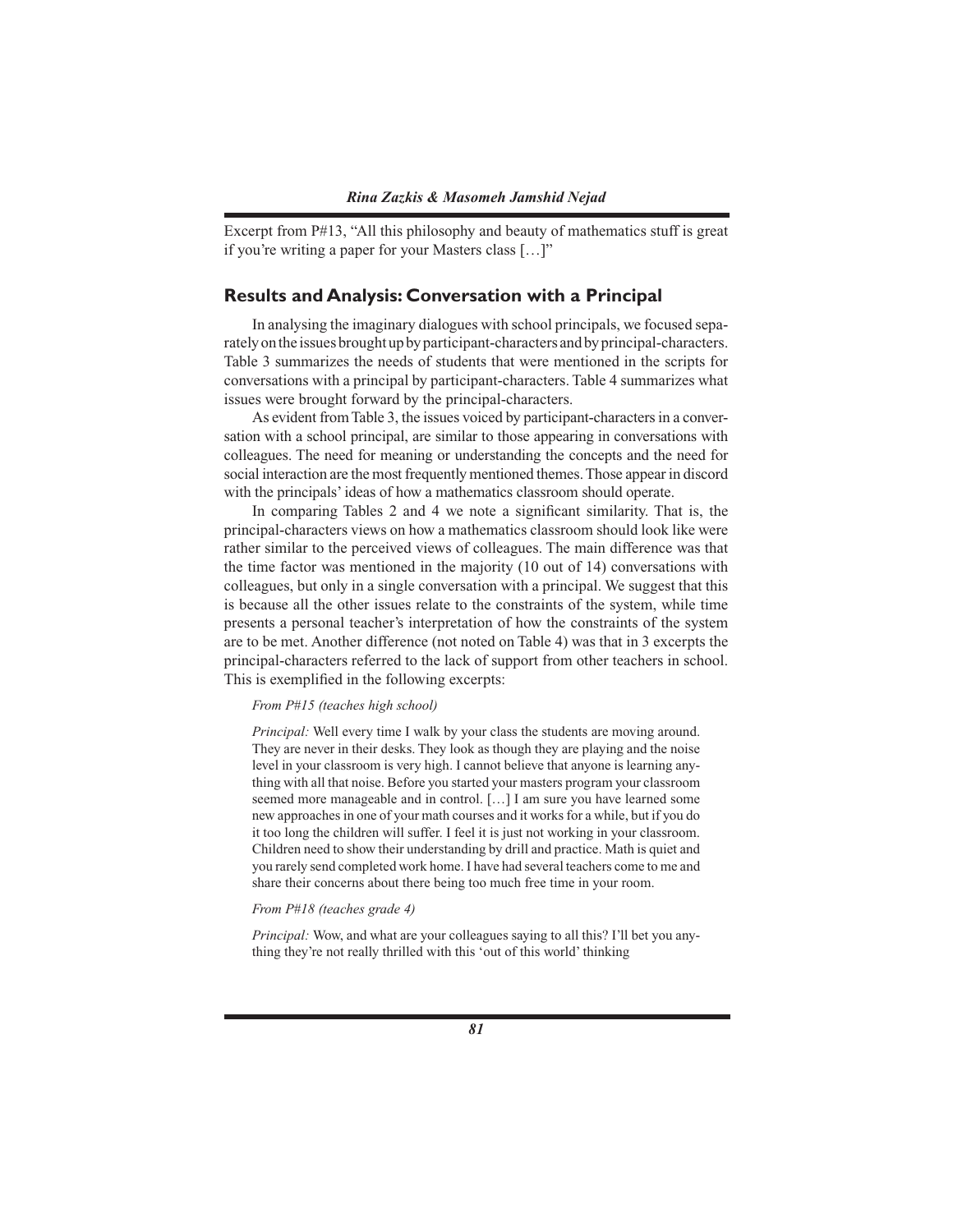*What Students Need*

# **How the Conversation Ends**

As mentioned above, most conversation with the principal ended in a positive spirit, where the principal-characters expressed some kind of appreciation for the methods advocated by the participant-character. This is exemplified in the following excerpts  $(P#19, P#21)$ :

*From P#19 (teaches grade 3)*

*Principal:* I see how you are improving student learning and how your math program is making a difference for your kids. Thank you for working so hard. I will make an effort to spend more time in your classroom and I look forward to learning more.

*From P#21(teaches grade 2)*

*Principal:* Thank you for your time Mrs. C. You have given me a lot to think about. Let me just end this conversation by saying that I do appreciate your efforts.

Most conversation with a colleague also ended in a positive spirit, where the colleagues expressed the desire to learn more, to try different ways of teaching for themselves or to collaborate with the participant.

#### *From P#5 (teaches grade 3)*

*Colleague:* Well I'll let you go; I guess we'll have to talk again so you can explain some of this stuff in more detail. It sounds interesting I just can't see myself doing it all.

*Participant:* I didn't do it all at once either. I look forward to talking to you more about this. I know it started small with me and one thing lead to another and here I am!

*From P#6 (teaches middle school)*

*Colleague:* Well, I don't know if I am totally convinced on what you are doing is the right way to teach. However, I understand your philosophy better.

*Participant:* We would love to have you in for a visit during our math class, if you are able to fit it into your schedule. You can then better see what we are doing and how we are doing it.

*Colleague:* I would like to do that if you don't mind.

*Participant:* I don't mind at all.

*From P#9 (teaches grade 4)*

*Colleague:* Unfortunately we have to start the class now, but I would be curious to talk more about this with you.

*Participant:* Feel Free to come in any time. I'm more than happy to chat with you.

*From P#12 (teachers high school)*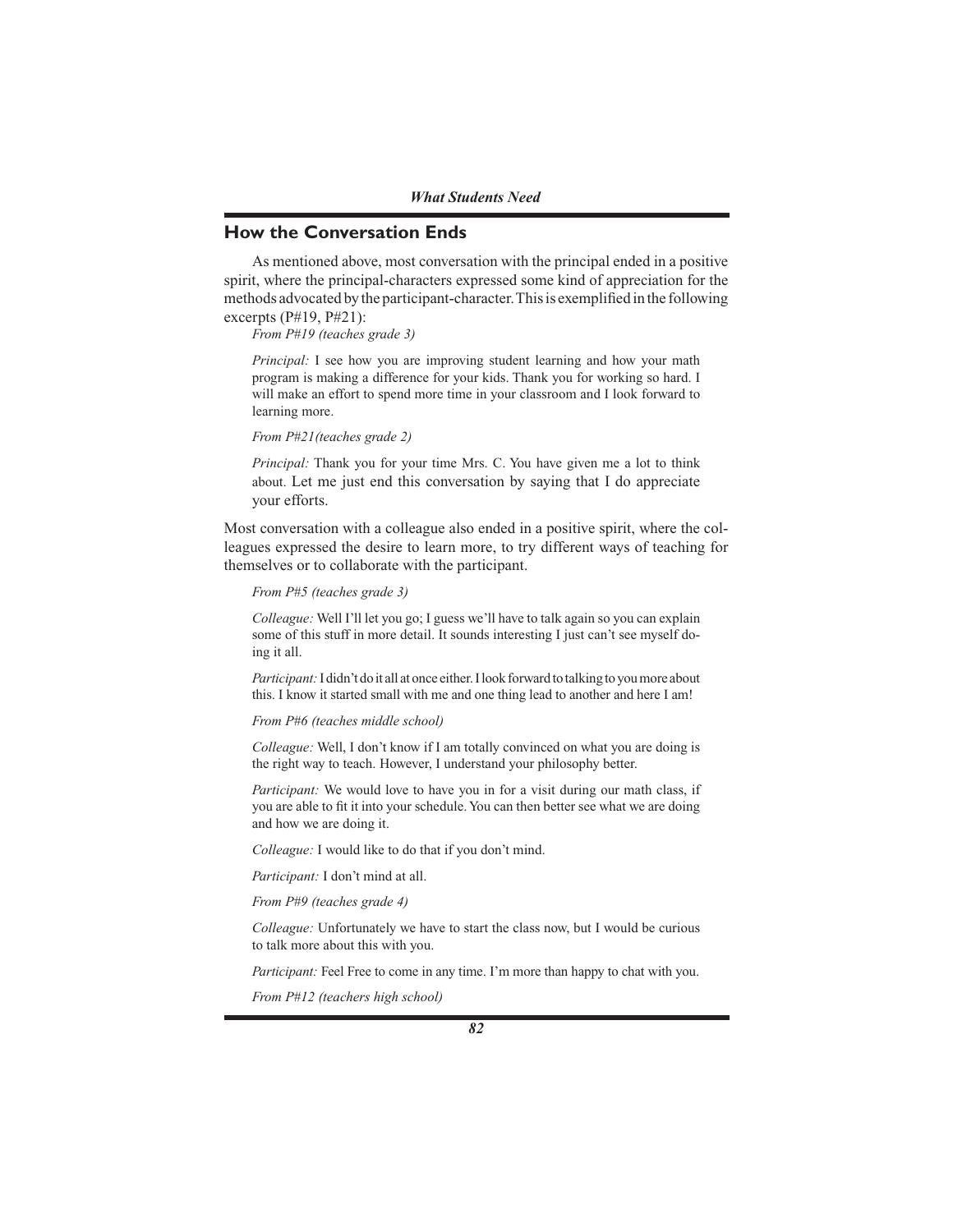*Colleague:* I'm not saying I entirely agree with you, but I thought I would try some new things. If I need some help…? (he trails off)

*Participant:* … I'd be happy to work with you.

Only in four (out of 21) scripts that we analysed the principal or colleague remained skeptical. Below are the final words from two scripts that follow the participant's invitation to visit her class.

#### *From P#18*

*Participant:* Well, come on into my room because these kids love coming to school and they love coming into my room and working together.

*Principal:* Well, yes I will come in and I hope you don't mind me being quite critical because I have seen good teachers over time, and you know what? I really think that they belong in rows and they are on task when they are working quietly and they have to learn what the real world is like. Now, the bell is going to ring and I have another meeting. I will visit your class next week.

#### *From P#3 (teaches grade 5-6)*

*Participant:* But wouldn't you, as a teacher receiving most of my students, really want to know what they know? Wouldn't you want some more specific information so that you can teach from where they are? Wouldn't you want to know more than just that the student got 76% in math?

*Colleague:* It doesn't matter anyway because I always have to review and then I find out what they know and go from there. I always have to re-teach things because they have forgotten so much over the summer. It is amazing how often we have to go over the same stuff again and again. They just don't seem to get it.

*Participant:* So then does it really matter how I teach them? Maybe they will remember the concepts that I have taught them… Then, just maybe, you won't have to do as much review and you will actually have time for the content.

*Colleague:* I guess time will tell. I hope for the kids' sake that you are right and they haven't just wasted a year with you. (Bell rings to start the day)

The positive endings of the plays can be interpreted either as a wishful thinking of the participants, or as their confidence not only in implementing non-traditional teaching approaches, but also in their ability to communicate their views and get approval from sceptical colleagues and administrators.

# **Imagined Role-Play: What Is Lost, What Is Gained**

Enhanced interaction among group members, enhanced skills in collaboration, and communication are often considered among the outcomes and benefits of role-playing (e.g., Jackson & Walters, 2000; Mogra, 2012). These outcomes are unlikely to result from writing an imagined dialogue, unless participants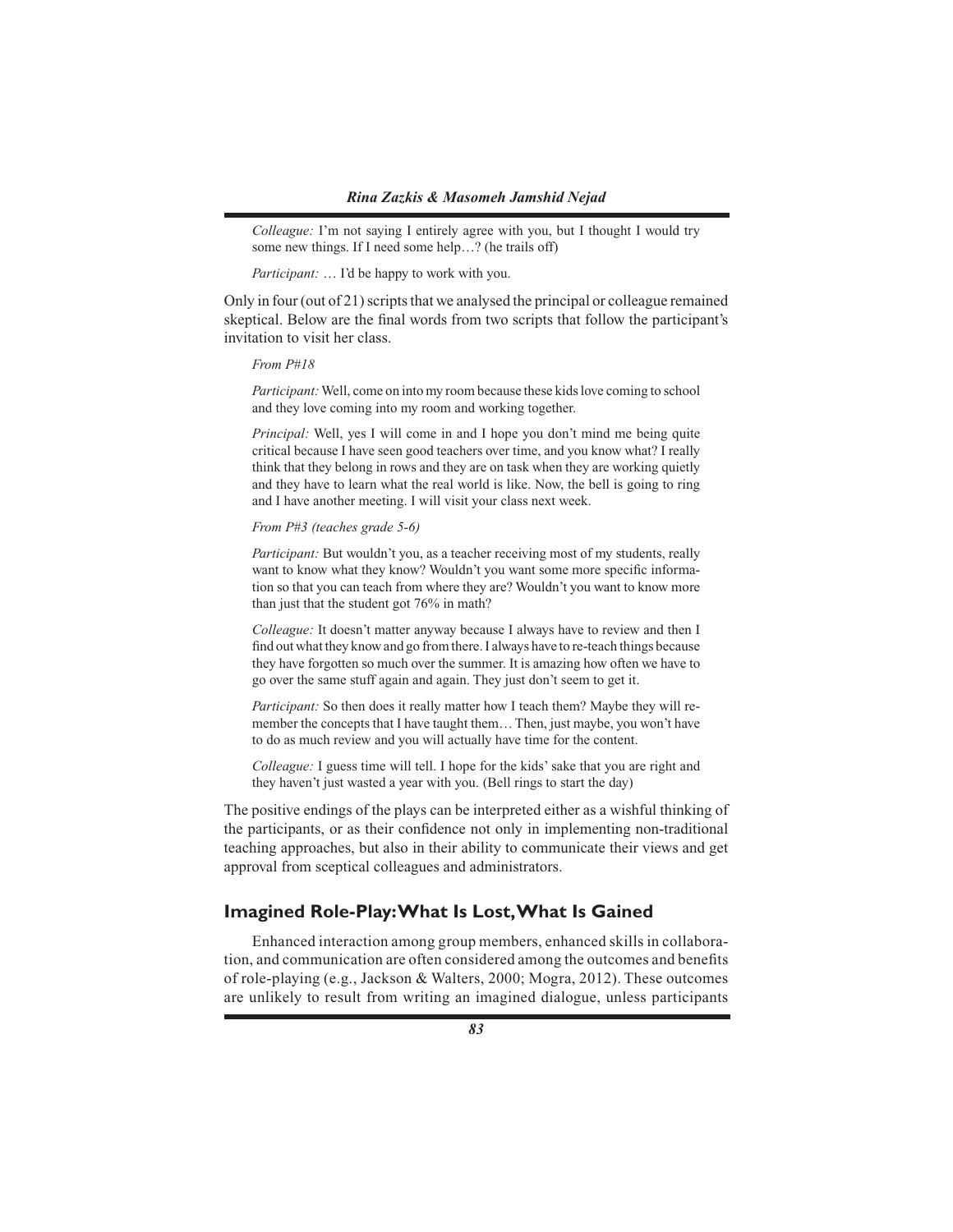collaborate on creating a script. But with this loss there are overwhelming gains, as we discuss below. Role-playing, as an improvisational procedure, requires that the players have a feeling of relative safety. Many unpleasant experiences of participants in role-playing have been attributed to a teacher's failure to "warm up" the group where members learn to know and trust each other. In script-writing the safety concern is marginal as the play is confined to personal imagination.

An important goal that is attributed to role-playing is training professionals to "think on their feet" (Alkin & Christie, 2002). However, one does not necessarily have to think on his/her feet in order to be prepared for it. To the contrary, the script-writing avoids the necessity of an immediate response and as such provides an opportunity for a more-thoughtful and a more-balanced response, that can be redrafted and reconsidered, and—eventually—be relied upon when the opportunity to think on one's feet presents itself.

Many authors agree that simulations and imagined situations can induce learning. In particular, Blatner (2009) described role-playing as "a technology for intensifying and accelerating learning." We add to this that script writing invites a thoughtful and balanced response to an imagined situation and in such can induce learning even further. In addition, it provides researchers with a recorded account of one's imagined scenario from a perspective of both (or several) interlocutors.

In this study the scripts produced by participants demonstrated their views of teaching, analysing which their emphasis on students' intellectual needs as learners becomes apparent. They also demonstrated participants' perceptions of which traditional views they may be facing in their practice. It was notable that participants with different teaching experience and teaching different grade levels identified similar concerns in the voices of their interlocutors.

We noted that both participants and their imagined interlocutors exemplified care for the students. However, their care took on different forms. While participants cared mostly of students intellectual needs, their colleagues and principals cared mostly about students' survival in the system, such as performing on the exams and being well prepared for learning that takes place in other mathematics classrooms, where students individually drill and practice while sitting quietly in rows.

Script writing appeared a useful way to exemplify and elaborate upon a potential struggle teachers who strive to improve their practice encounter. Further, the exercise helped in articulating their argument for their instructional approaches and beliefs, should the script become a reality rather than an imagined role-play.

# **References**

Alkin, M. C., & Christie, C. A. (2002). The use of role-play in teaching evaluation. *American Journal of Evaluation*, 23, 209-218.

Aronson, E. & Carlsmith, J. M. (1968). Experimentation in social psychology. In G. Lindzey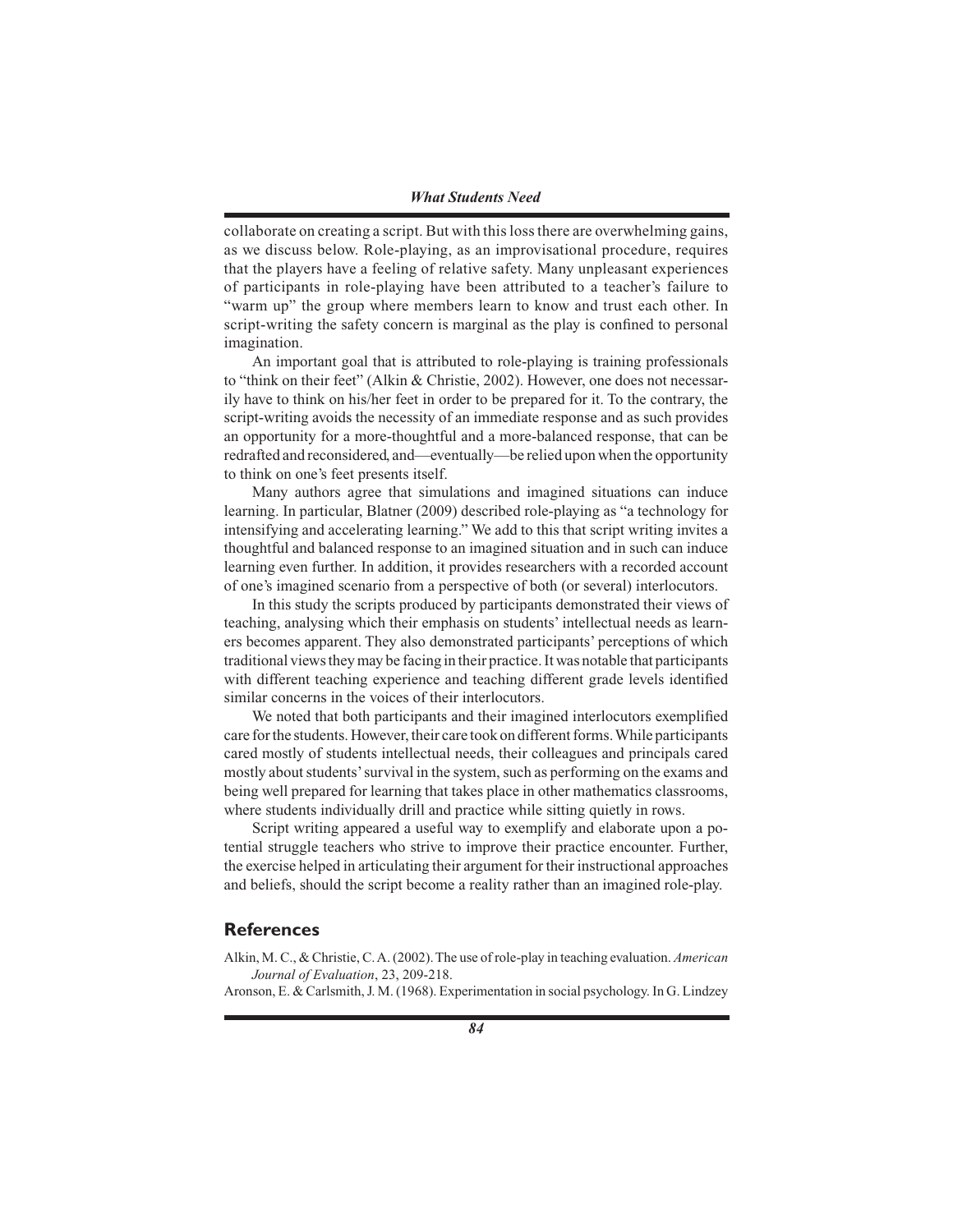& E. Aronson (Eds.). *The handbook of social psychology, Vol. 2* (pp.1-79). Reading, MA: Addison-Wesley.

- Blatner, A. (2009). *Role playing in education*. Available: http://www.blatner.com/adam/ pdntbk/rlplayedu.htm
- Cruz, B., & Murthy, S. (2006, January-February). Breathing life into history: Using roleplaying to engage students. *Social Studies and the Young Learner, 18*(3), 4-8.
- Cruz. B. C. & Patterson, J. M. (2005). Cross-cultural simulations in teacher education: Developing empathy and understanding. *Multicultural Perspectives, 7*(2), 40-47.
- Gholamazad, S. (2007). Pre-service elementary school teachers' experiences with the process of creating proofs. In Woo, J. H., Lew, H. C., Park, K. S. & Seo, D. Y. (Eds.), *Proceedings of the 31st Conference of the International Group for the Psychology of Mathematics Education* (vol. 2, pp. 265-272). Seoul, Korea: PME.
- Greenberg, J., & Eskew, D. E. (1993). The role of role-playing in organizational research. *Journal of Management, 19*(2), 221-241.
- Harel, G. (2008). DNR perspective on mathematics curriculum and instruction, Part II. *ZDM—The International journal on mathematics education, 40*, 893-907.
- Harel, G. (2013). Intellectual need. In K. Leatham (Ed.), *Vital directions for mathematics education research* (pp.119-151). New York: Springer.
- Howes, E. V., & Cruz, B. C. (2009). Role-playing in science education: An effective strategy for developing multiple perspectives. *Journal of Elementary Science Education, 21*(3), 33-46.
- Jackson, P. T., & Walters, J. P. (2000). Role-playing in analytical chemistry: The alumni speak. *Journal of Chemical Education, 77*(8), 1019-1026.
- Jones, F. H., & Eimers, R. C. (1975). Role-playing to train elementary teachers to us a classroom management "skill package." *Journal of Applied Behavior Analysis, 8*, 421-433.
- Joyner, B., & Young, L. (2006) Teaching medical students using role play: Twelve tips for successful role plays, *Medical Teacher, 28*(3), 225-229.
- Kenworthy, L. S. (1973). Role-Playing in teacher education. *Social Studies, 64*(6), 243-247.
- Koichu, B., & Zazkis, R. (2013). Decoding a proof of Fermat's Little Theorem via script writing. *Journal of Mathematical Behavior, 32,* 364-376.
- Lin, M., Lake, V. E., & Rice, D. (2008). Teaching anti-bias curriculum in teacher education programs: What and how. *Teacher Education Quarterly, 35*(2), 187-200.
- McGregor, J. (1993). Effectiveness of role playing and antiracist teaching in reducing student prejudice. *Journal of Educational Research, 86*(4), 215-226.
- Mogra, I. (2012). Role play in teacher education: Is there still a place for it? *Tean Journal 4*(3) [Online]. Available at: http://bit.ly/AtMwtr (Accessed 28 October 2012).
- Lawson, T. J,. McDonough, T. A., & Bodle, J. H. (2010). Confronting prejudiced comments: Effectiveness of a role-playing exercise. *Teaching of Psychology, 37*, 256-261.
- Lowenstein, A. J. (2007). Role play. In M. J. Bradshaw & A.J. Lowenstein (Eds.), *Innovative teaching strategies in nursing* (4th ed., pp. 173-182). Boston: Jones & Bartlett.
- Palmer, D. H. (2006). Sources of self-efficacy in a science methods course for primary teacher education students. *Research in Science Education, 36*, 337-353.
- Plous, S. (2000). Responding to overt displays of prejudice: A role playing exercise. *Teaching of Psychology, 27*(3), 198-201.

Sfard, A. (2003). Balancing the unbalanceable: The NCTM Standards in the light of theories of learning mathematics. In J. Kilpatrick, G. Martin, & D. Schifter (Eds.), *A research companion for NCTM standards* (pp. 353-392). Reston, VA: National Council for